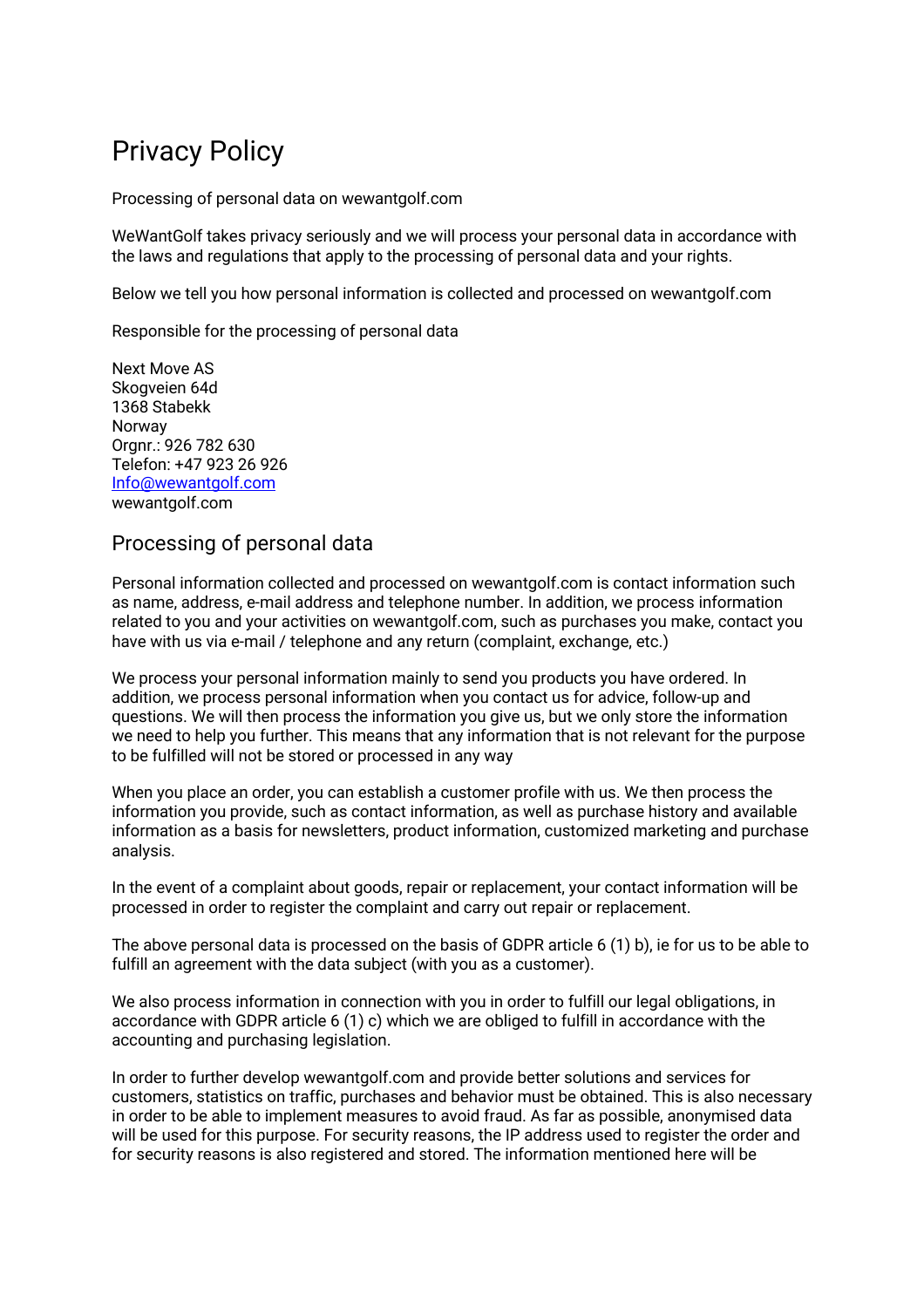processed in accordance with GDPR article 6 (1) f), ie we have a legitimate interest in processing the information.

Card numbers are not stored by wewantgolf.com and all card transactions take place externally with authorized payment service providers. These will then be responsible for processing, and must be contacted for their processing of personal data.

If you want to enter into a consumer financing agreement, you must consent to the credit institution performing a credit check based on your birth number. When you enter into a financing agreement, this information will only be stored with the credit institution until the loan is completed. The birth number is required for reporting to the tax authorities. After the loan is completed, the credit information is anonymised and used only for statistics.

# Disclosure of personal information

WeWantGolf does not sell, exchange or pass on personal information to third parties without this being accepted by you or necessary to serve you on wewantgolf.com, such as sending you ordered products.

Of those who receive personal information from us to service your orders, Bring (Norway). Only the recipient's name, address (possibly delivery location if this deviates from the address) and telephone number are provided in this connection. The information is deleted when there is no purpose to keep it further.

In addition to the mentioned carriers, we also have the following service partners:

- Google Adwords
- Bing Ads
- Facebook Ads

#### **We do not share your personal information with these service partners.**

Storage and deletion of personal information

Personal information that we have received from you or in other ways will only be stored for as long as we need to store the information. The information is then securely deleted.

Storage of personal data will have to be stored to fulfill our obligations to have accounting documentation, normally 5 years, and to secure your rights for warranty and complaint on products you have purchased from us.

As long as you have an ongoing customer relationship with us, we will keep your contact information. If you have not purchased from us for a period of 1 year and we do not have to store information about your previous purchases after the above, your account and your account information will be deleted, and you must create a new account.

## Your rights when processing personal data

At wewantgolf.com, personal information is handled in an encrypted and secure manner. We respect your privacy, but we need to process your personal information to serve you with e.g. send you the products you order.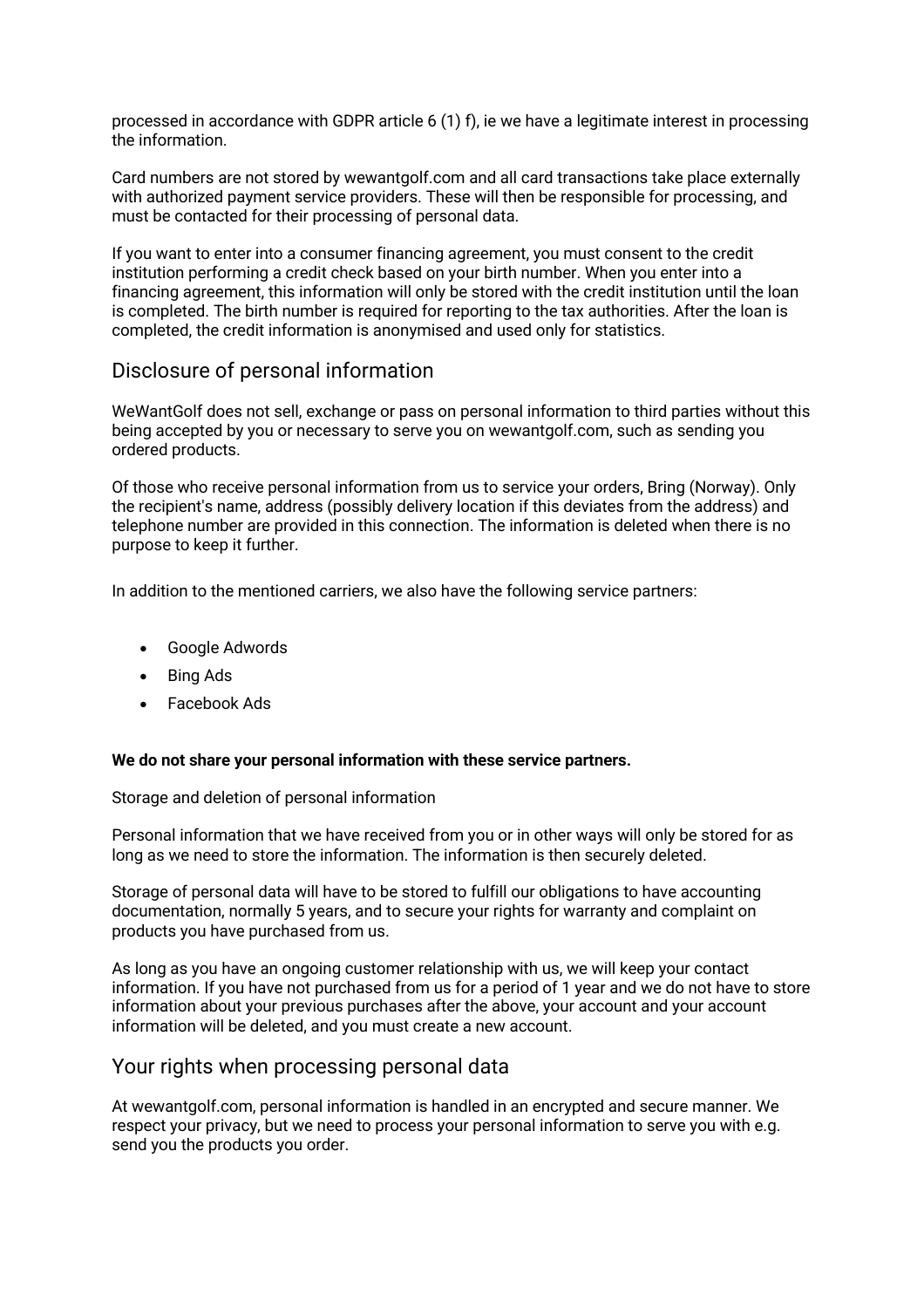The rights you have in connection with the processing of personal data on wewantgolf.com are i.a. following:

- The right to information about what personal information we process about you and access to your personal information. You can request this information at any time.
- Right to demand correction or deletion of your personal information. We may not delete your personal information if we are obliged to store the information in accordance with law or other obligations, such as your complaint rights or our obligations to store accounting material.

If you have given your consent to us, you can at any time demand to withdraw the consent either by doing this on your side or by contacting us.

If you believe that your personal information is not processed as described here or as required by laws and regulations, you can complain to the Danish Data Protection Agency at any time.

More information about your rights can be found at the Norwegian Data Protection Authority.

# Security of personal information

WeWantGolf has strict routines and measures to secure your personal information. Information will only be handed over / transferred to others in a secure manner. If the data subject submits the request electronically, and unless the data subject requests otherwise, the information shall be provided in a standard electronic form.

## Contact by e-mail / newsletter

We offer newsletters by e-mail so that you can receive different types of information and offers. It is voluntary to receive newsletters, and you will only receive this if you have given clear consent. It is easy to unsubscribe from the newsletter, either by contacting us or clicking on the unsubscribe link in the newsletter.

We will also only contact you with marketing inquiries by SMS if you have agreed to this.

If you interrupt the purchase process on a device, we will send you an e-mail with a copy of your unfinished shopping cart after a while. You can opt out of this service whenever it suits you.

## Use of cookies (cookies)

WeWantGolf always wants to give customers the best experience before, during and after a trade. Therefore, cookies are used, which are small text files that are stored on your computer, tablet or phone to optimize the user experience on wewantgolf.com

Cookies are used to adapt the content of websites based on what you have seen with us, as well as to facilitate functionality such as session management, analysis, personalization and marketing. We may also use this information to personalize ads from WeWantGolf displayed on other websites.

WeWantGolf uses cookies to be able to perform the tasks mentioned above. It is possible to use our blog and look at products without cookies, and if you do not want to use cookies on WeWantGolf.com, you can change the settings in your browser and turn off the use of cookies. Some of our services will not work optimally if you have disabled cookies in your browser. We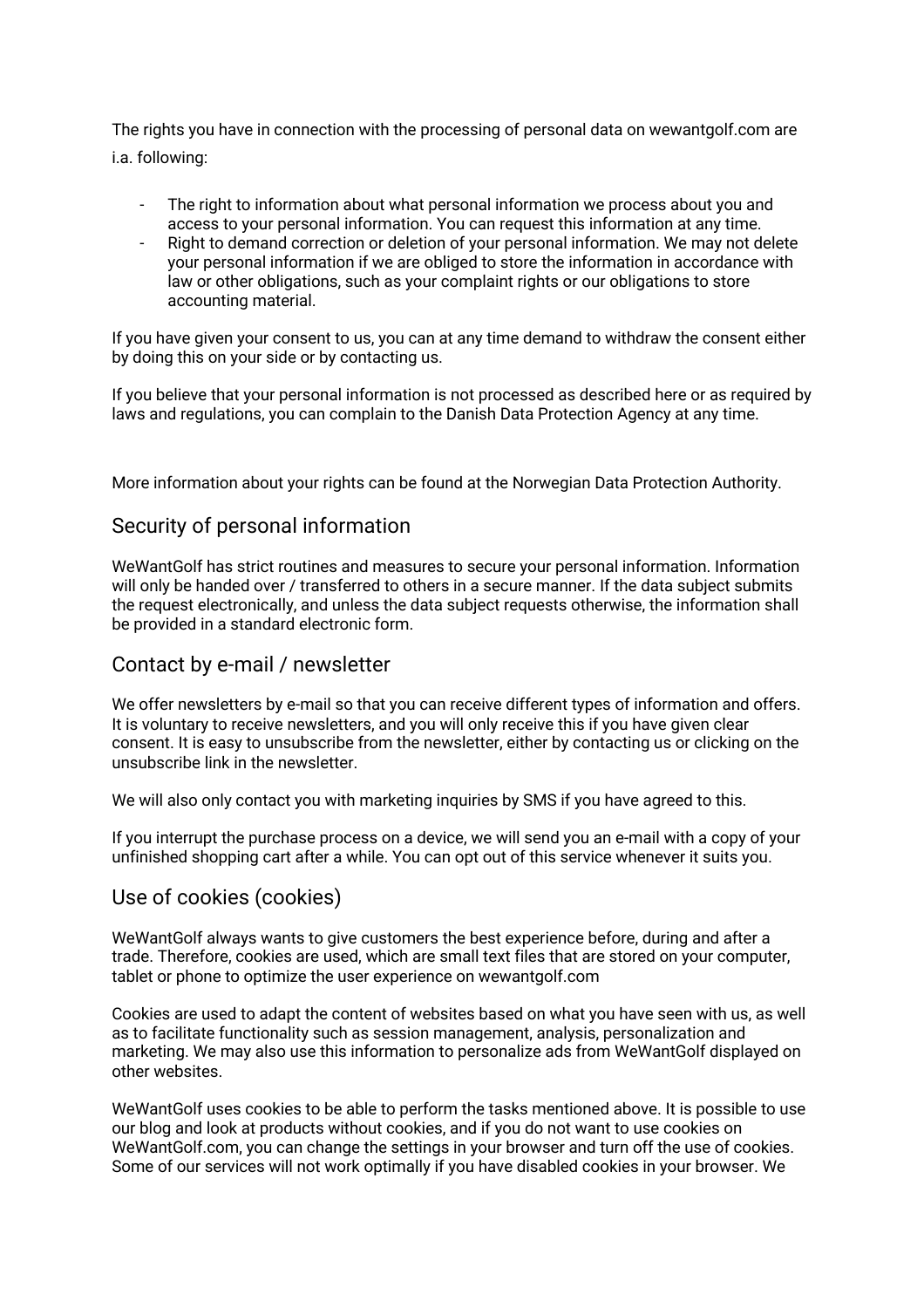also want to store a permanent cookie that is used to recognize you when you return to wewantgolf.com

WeWantGolf uses secure and reputable suppliers for traffic and trade analysis and which cookies they need will change over time. Our authorized suppliers guarantee against unauthorized access, dissemination and use of such information.

# Cookies being used at wewantgolf.com

### Required cookies

- Magento cookies to be able to store the contents of the shopping cart throughout the session
- Magento-cookies for log in

### Functional cookies

- Ascend Livechat: We use Livechat to communicate with you on our website if you need help or advice in connection with your trade. You will be asked to provide your name and email address when contacting us.
- Nosto: We use Nosto to personalize content in the store and give you recommendations on which products you may be interested in based on previous purchases and product views. Nosto will also send you an email if you leave a shopping cart containing items and remind you of this.
- Google Analytics: We use Google Analytics to analyze web traffic, measure performance and monitor campaign performance. We do not collect or store personal data through Google Analytics, only analysis of anonymized data.

#### Marketing cookies

- Mailchimp: We use Mailchimp for e-mail marketing and sending out newsletters to customers who have agreed to this. Mailchimp is a consent-based service that is only used to send e-mails to those who have consented to receive them.

We collect and store log data with external suppliers (such as Google Analytics) about, for example, which posts, pages, product categories and products are searched for and viewed. This is to be able to learn what our users are interested in, to improve content, product selection and offers. This information is also used to enable you to show you related products, or send you related and relevant offers (only if you have explicitly requested this). The information is also used to produce traffic statistics for e.g. capacity planning. Personal data is not processed using Google Analytics, and your IP address will be anonymized.

You can reserve against tracking from our cookies using several methods:

- Most browsers have a built-in feature that allows you to block tracking from cookies and third-party providers. This will limit the number of cookies sent via a third party script. However, this feature will not be able to remove all cookies, as some providers use firstparty cookies.